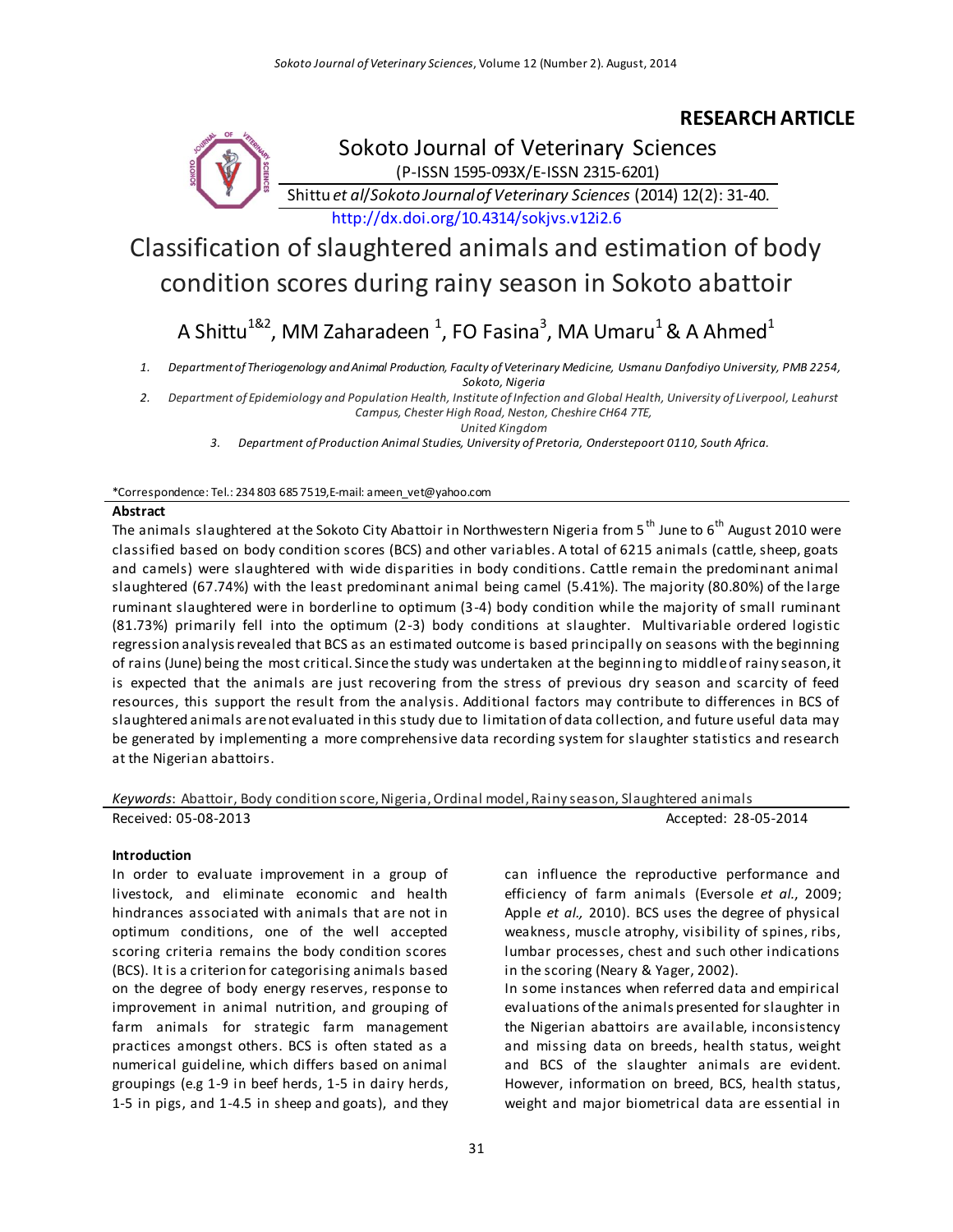records and information needed in modern abattoirs or slaughter houses. The objective of this study is to identify and classify the animal species, breeds, sexes slaughtered at the Sokoto abattoir and relate this information to their BCS.

#### **Materials and methods**

# *Area of study*

Sokoto State is situated in the northwestern part of Nigeria and shares boundary with Niger Republic to the north, Benin Republic to the west, Kebbi State to the southwest and Zamfara State to the southeast (Sokoto, 2001). The State is situated on latitude  $12<sup>0</sup>$ 15N and  $05^0$ E, and is 308m above the sea level. Sokoto States account for an estimated 1992 cattle population of 1.18 million (Mamman, 2005). The abattoir chosen for this study is the only major one that supplies meat to inhabitants of Sokoto City and satellite towns. The abattoir with its associated meat shops is located approximately 1km southward and 3km westward from two of the main roads leading into the State.

# *Data collection and statistical analysis*

All animals presented for slaughter at the abattoir between 6.00am and 9.00am on  $5<sup>th</sup>$  June until  $6<sup>th</sup>$ August 2010 were conveniently sampled and included in the survey based on the assumption that similar pattern of slaughter will prevail except during the festive seasons. Animals were identified by species and breeds on arrival at the abattoir lairage. The age, BCS, health status, breed, sex and other biometric data were obtained from each animal as it was presented for slaughter. Species and breeds identifications were done based on phenotypic/external characteristics (Blench, 1999). Body conditions were scored before slaughter based on the examination of certain body parts including the ribs, shoulder, spinous and transverse processes of the vertebrae, hip, stifle, tail head, and pin bones as described by Neary & Yager (2002). This involves visual observation and/or palpation of specific areas of fat deposition especially over the back, ribs, and over the horizontal processes of the backbone or edge of loin. The BCS of individual breed was compared and scored on a nine point  $(1 – 9)$  scale for camels and cattle according to acceptable protocol (Faye *et al*., 2001; de Souza *et al.*, 2008; Eversole *et al.*, 2009), and on an eight point  $(1 - 4.5)$ scale for sheep and goats (see Tables 2 and 3). Animals with lowest BCS score were taken to be extremely thin while those with the highest BCS as very obese and scores used were as follows: 1-2: thin; 3-4: borderline; 5-7 optimum; 8-9: fat/obese. Specifically, the individual scores were:

- 1. Physically weak, muscle atrophy, visible spines, hip bones, pin bones and rib outlines with no fat in briskets and flanks. (1.0 for sheep and goat).
- 2. Muscle atrophy, visible spines, hip bones, pin bones and rib outlines with no fat in briskets and flanks. (1.0 for sheep and goat).
- 3. Slight muscle atrophy, visible spines, hip bones, pin bones and rib outlines with no fat in briskets and flanks. (1.5 for sheep and goat).
- 4. No muscle atrophy, slightly visible spines, hip bones, pin bones and 3-5 rib outlines with no fat in briskets and flanks. (2.0 for sheep and goat).
- 5. No muscle atrophy, no visible spines, hip bones, pin bones and 1-2 rib outlines with no fat in briskets and flanks. (2.5 for sheep and goat).
- 6. No muscle atrophy, no visible spines and rib outlines, visible hip bone and pin bone with some fat in briskets and flanks. (3.0 for sheep and goat).
- 7. No muscle atrophy, no visible spines and rib outlines, slightly visible hip bone and pin bone with full fat in briskets and flanks and slight patchy fat around the tail head. (3.5 for sheep and goat).
- 8. No muscle atrophy, no visible spines and rib outlines, slightly visible hip bone and pin bone with full fat in briskets and flanks and more patchy fat around the tail head. (4.0 for sheep and goat).
- 9. No muscle atrophy, no visible spines and rib outlines, slightly visible hip bone and pin bone with extreme fat in briskets and flanks and extreme patchy fat around the tail head. (4.5 for sheep and goat).

All data were taken for each animal on an individual data collection sheet between 6.00am and 9.00am in a space of two months (5<sup>th</sup> June – 6<sup>th</sup> August, 2010). A total of 6,215 animals were involved during the study period.

The whole dataset was entered into the Microsoft Office Excel for Windows 2007 spreadsheet, filtered and all errors and missing values were identified and corrected. Data subsets were formatted and transferred for further analyses into the StataIC 10® format (StataCorp, Lakeway Drive, College Station, Texas, USA). Descriptive statistics and necessary cross-tabulations were conducted to test the significance of the associations between month, breed, sex, and animal condition on the BCS of slaughtered animal species. Since the larger majority 4210/6215 (67.74%) of slaughtered animals were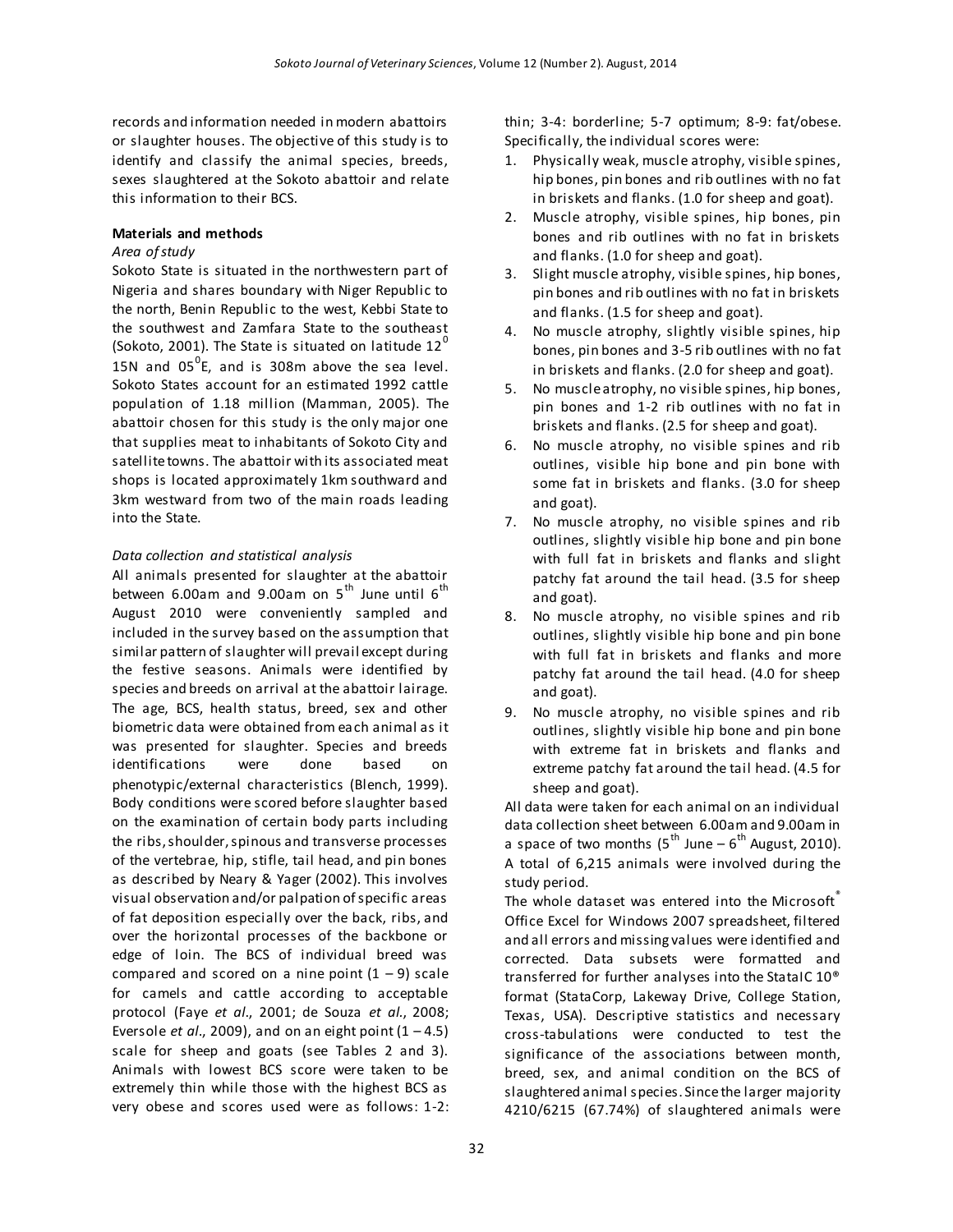bovines, this species with variables that have unconditional associations with the outcome that are significant at very liberal probability value (*P* ≤ 0.2) in the univariable analysis were selected and included for further analysis in a multivariable ordered logistic regression base model (Dohoo *et al.,* 2009). Four models with BCS (response variable) were fitted to this data.

The Likelihood ratio test (LRT) was used to evaluate the difference between nested models, using a stepwise backward removal of variables. All statistically significant variables were kept in the model based on the LRT. Graphing of data was employed in displaying the trend of daily animal throughput across the study period.

#### **Results**

The total number of animals slaughtered including the trends during the period of this study was 6,215 heads (Table 1, Figure 1). Cattle accounted for 4210 (67.74%), followed by goats 1002 (16.12%), sheep 667 (10.73%), and camels 336 (5.41%). In the univariable analysis, all covariates associated with the bovine species were identified as potential predictors for BCS (*P* ≤ 0.20, Table 2) except the variable "sex" for the caprine species. Among slaughtered cattle, Red Bororo breed produced the highest number 2059(45.29%) followed by Sokoto Gudali, Adamawa Gudali and White Fulani breeds with 688 (15.13%), 563 (12.38%), and 462 (10.16%) animals, respectively. Other breeds slaughtered in the minority are Azawak, Muturu, N'dama, Wadara and the unclassified/mixed breeds. None of the cattle included in this study was above 6.0 and only two of the small ruminants reached a maximum score of 4.5.The slaughtered cattle were in different body conditions with the majority (65.07%) in BCS of 3 (Table 3). Camel accounted for 7.39% of the total large ruminants

slaughtered and none of the studied cattle or camel attained the BCS of 7-9 (very fat/obese).

For small ruminants (sheep and goats), the distribution of BCS revealed that majority of the animals are slaughtered in BCS of 2 (48.11%) with a total of 70.64% having a BCS of ≤2.5. (Table 4, Figure 2). Goats are more slaughtered than sheep and accounted for 1002 (60.04%) of the total small ruminant slaughtered (Table 4, and Figure 1). Among the sheep breed, 276 (16.54%) heads of Uda was slaughtered while only 1 (0.06%) head of Buzaye was slaughtered (Table 4). Among the goat breeds, Sokoto Red goat was more slaughtered 529 (31.70%) than Sahel goat 98 (5.87%). The individual group and category BCS are shown in Table 4.

Among the large ruminants (camels and cattle), the animals with poor body conditions are 3665 with the female having 67.86% (2,487/3665) of the total animals with poor BCS of ≤3. Contrastingly, the males have better BCS of 5 and 6 with a total of 113/166 (68.07%) (Table 3).Among sheep and goats, male animals have the highest number in all the BCS categories except in score 3.5 where females predominated by 51 (50.50%) (Table 4).

Predictors for BCS in the final multivariable ordered logistic regression model (Table 5) included month of slaughter, breed and sex of cattle, and animal condition. Subjective assessment of animal condition (thin, borderline and optimum) was a very strong significant predictor (*P*< 0.001) with BCS in bovine species. There was a strong negative association between the BCS of Sokoto Gudali and most of the other cattle breeds. The ordered log-odds (logit) regression coefficients for females being in a higher BCS category is -0.46 compared to males when the other variables in the model are held constant, this relationship was highly significant ( $P = 0.001$ ).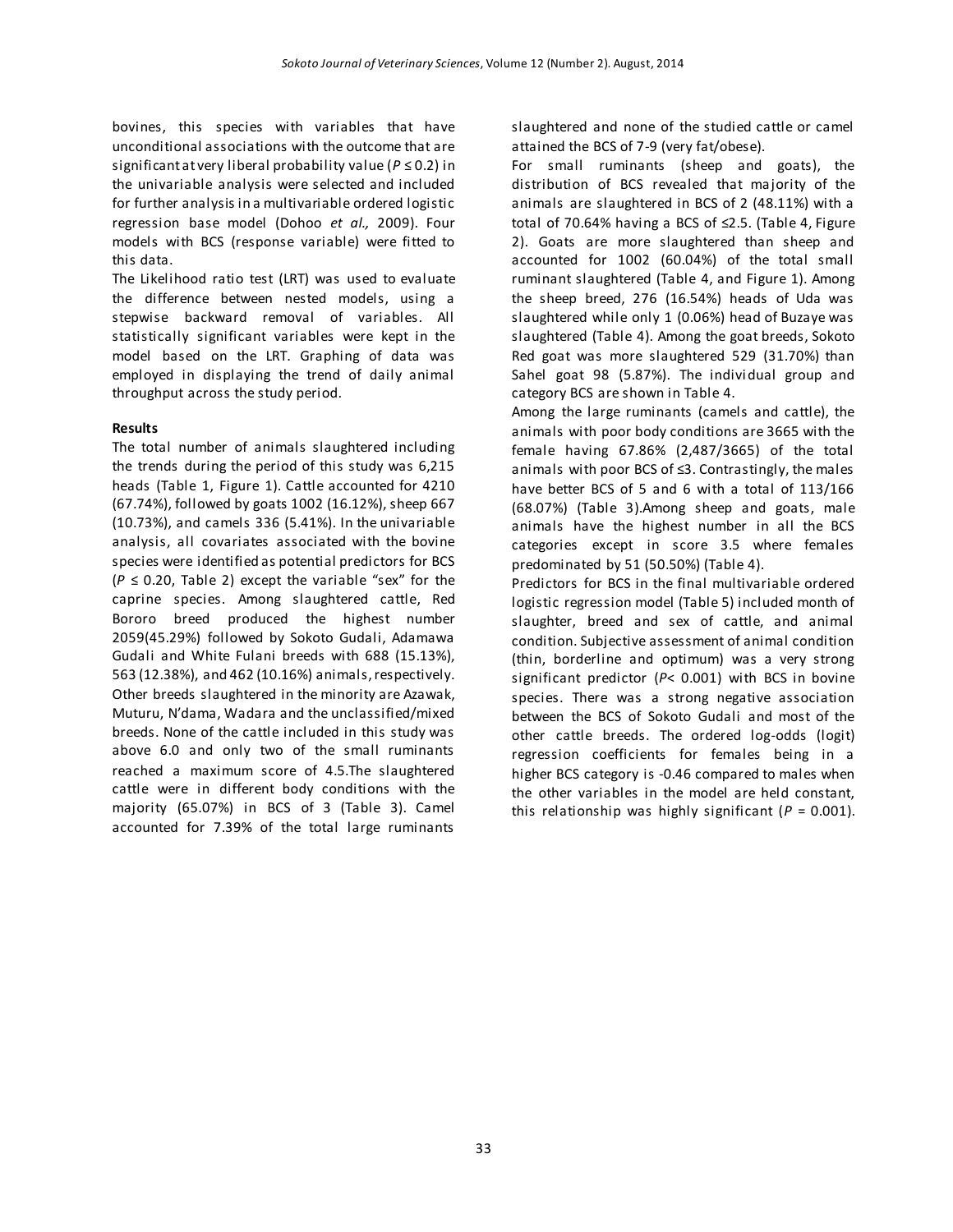| Species         | <b>Breed</b>       | Number slaughtered in heads (% of total) |  |  |  |  |  |  |
|-----------------|--------------------|------------------------------------------|--|--|--|--|--|--|
| Bovine          | Adamawa Gudali     | 563 (9.06)                               |  |  |  |  |  |  |
|                 | Azawak             | 33 (0.53)                                |  |  |  |  |  |  |
|                 | Mixed/unclasified  | 260 (4.18)                               |  |  |  |  |  |  |
|                 | Muturu             | 20 (0.32)                                |  |  |  |  |  |  |
|                 | N'dama             | 7(0.11)                                  |  |  |  |  |  |  |
|                 | Red Bororo         | 2059 (33.13)                             |  |  |  |  |  |  |
|                 | Sokoto Gudali      | 688 (11.07)                              |  |  |  |  |  |  |
|                 | Wadara             | 118 (1.90)                               |  |  |  |  |  |  |
|                 | White Fulani       | 462 (7.43)                               |  |  |  |  |  |  |
| Sub-total (%)   |                    | 4210 (67.74)                             |  |  |  |  |  |  |
| Camelid         | Camel (local)      | 336 (5.41)                               |  |  |  |  |  |  |
| Caprine         | Mixed/unclassified | 375 (6.03)                               |  |  |  |  |  |  |
|                 | Sokoto Red goat    | 529 (8.51)                               |  |  |  |  |  |  |
|                 | Sahel goat         | 98 (1.58)                                |  |  |  |  |  |  |
| Sub-total (%)   |                    | 1002 (16.12)                             |  |  |  |  |  |  |
| Ovine           | Balami             | 229 (3.68)                               |  |  |  |  |  |  |
|                 | <b>Buzaye</b>      | 1(0.02)                                  |  |  |  |  |  |  |
|                 | Mixed/unclassified | 5(0.08)                                  |  |  |  |  |  |  |
|                 | Uda                | 276 (4.44)                               |  |  |  |  |  |  |
|                 | Sudanese           | 2(0.03)                                  |  |  |  |  |  |  |
|                 | Yankasa            | 154 (2.48)                               |  |  |  |  |  |  |
| Sub-total (%)   |                    | 667 (10.73)                              |  |  |  |  |  |  |
| Gross total (%) |                    | 6215 (100)                               |  |  |  |  |  |  |

**Table 1**: Total number of all animals slaughtered at the Sokoto City Abattoir from June to August, 2010

**Table2**: Variables tested, in each species category, in the univariable analysis to identify variables that might be of value for further investigation

| Species | Variable         | $x^2$  | $P$ – value |
|---------|------------------|--------|-------------|
| Bovine  | Month            | 394.24 | ${}< 0.001$ |
|         | <b>Breed</b>     | 127.35 | ${}< 0.001$ |
|         | Sex              | 192.37 | ${}< 0.001$ |
|         | Animal condition | 7.91   | ${}< 0.001$ |
| Camelid | Month            | 51.29  | ${}< 0.001$ |
|         | Sex              | 33.63  | ${}< 0.001$ |
|         | Animal condition | 648.60 | ${}< 0.001$ |
| Caprine | Month            | 155.74 | ${}< 0.001$ |
|         | <b>Breed</b>     | 15.80  | 0.201       |
|         | Sex              | 7.61   | 0.268       |
|         | Animal condition | 1.90   | ${}< 0.001$ |
| Ovine   | Month            | 72.79  | ${}< 0.001$ |
|         | <b>Breed</b>     | 130.44 | ${}< 0.001$ |
|         | Sex              | 15.70  | 0.028       |
|         | Animal condition | 1.32   | ${}< 0.001$ |

\* Variables identified significant on univariable analysis and included into the multivariable model (only for bovine specie)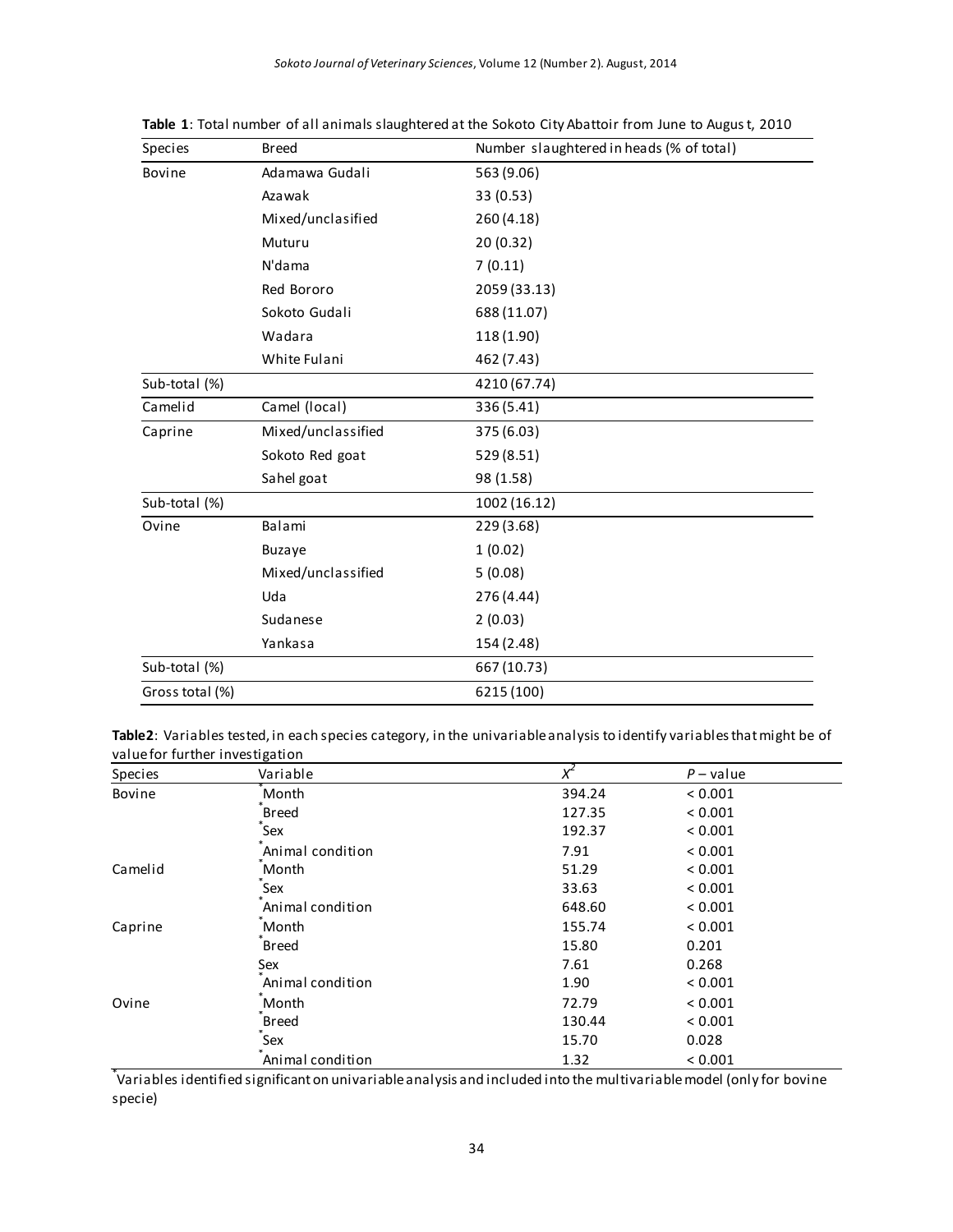| <b>Breed</b>                         | BCS and number of heads of animals (%) |                       |                                      |             |            |                                                                                                                                     | Total (%) |   |                                                |             |
|--------------------------------------|----------------------------------------|-----------------------|--------------------------------------|-------------|------------|-------------------------------------------------------------------------------------------------------------------------------------|-----------|---|------------------------------------------------|-------------|
|                                      |                                        | $\overline{2}$        | 1&2 (%)                              | 3           | 4          | 3&4 (%)                                                                                                                             | 5         | 6 | 5&6 (%)                                        |             |
| Adamawa Gudali (bovine)              |                                        | 12 (14.46) 62 (9.94)  | 74/563 (13.14)                       | 378 (12.78) | 90 (12.59) | 468/563 (83.13)                                                                                                                     |           |   | 20 (12.42) 1 (20.00) 21/563 (3.73)             | 563 (12.38) |
| Azawak (bovine)                      | 1(1.20)                                | 6(0.96)               | 7/33(21.21)                          | 22 (0.74)   | 3(0.42)    | 25/33 (75.76)                                                                                                                       | 1(0.62)   |   | $0(0.00)$ $1/33(3.03)$                         | 33(0.73)    |
| Mixed/unclassified (bovine) 4 (4.82) |                                        | 22(3.53)              | 26/260 (10.00)                       | 175 (5.92)  | 45 (6.29)  | 220/260 (84.62)                                                                                                                     | 11 (6.83) |   | 0(0.00) 11/260(4.23)                           | 260 (5.72)  |
| Muturu (bovine)                      | 0(0.00)                                | 8(1.28)               | 8/20 (40.00)                         | 8(0.27)     | 3(0.42)    | 11/20 (55.00)                                                                                                                       | 1(0.62)   |   | $0(0.00)$ $1/20(5.00)$                         | 20(0.44)    |
| N'dama (bovine)                      | 0(0.00)                                | 2(0.32)               | 2/7(28.57)                           | 4(0.14)     | 1(0.14)    | 5/7(71.43)                                                                                                                          | 0(0.00)   |   | 0(0.00) 0/7(0.00)                              | 7(0.15)     |
| Red Bororo (bovine)                  |                                        |                       |                                      |             |            | 36 (43.37) 297 (47.60) 333/2059 (16.17) 1330 (44.96) 318 (44.48) 1648/2059 (80.04) 77 (47.83) 1 (20.00) 78/2059 (3.79) 2059 (45.29) |           |   |                                                |             |
| Sokoto Gudali (bovine)               |                                        |                       | 12 (14.46) 72 (11.54) 84/688 (12.21) | 418 (14.13) |            | 143 (20.00) 561/688 (81.54)                                                                                                         |           |   | 41 (25.47) 2 (40.00) 43/688 (6.25) 688 (15.13) |             |
| Wadara (bovine)                      | 3(3.61)                                | 17 (2.72)             | 20/118 (16.95)                       | 81 (2.74)   | 15(2.10)   | 96/118 (81.36)                                                                                                                      | 2(1.24)   |   | $0(0.00)$ $2/118(16.95)$ 118(2.60)             |             |
| White Fulani (bovine)                |                                        | 10 (12.05) 74 (11.86) | 84/462 (18.18)                       | 304 (10.28) | 69 (9.65)  | 373/462 (80.74)                                                                                                                     | 5(3.11)   |   | $0(0.00)$ $5/462(10.82)$ 462(10.16)            |             |
| Local camel (camelid)                | 5(6.02)                                | 61 (9.78)             | 66/336 (19.64)                       | 238 (8.05)  | 28 (3.92)  | 266/336 (79.17)                                                                                                                     | 3(1.86)   |   | 1 (20.00)4/336 (11.90)                         | 336 (7.39)  |
| Total (%)                            |                                        |                       | 83 (1.83) 624 (13.73) 707 (15.56)    |             |            | 2,958 (65.07) 715 (15.73) 3673 (80.80)                                                                                              |           |   | 161 (3.54) 5 (0.10) 166 (3.64)                 | 4,546 (100) |

**Table 3:** BCS of camels and cattle breeds slaughtered at the Sokoto City Abattoir from June to August, 2010

Grand totals of 1&2; 3&4; and 5&6 were indicated in italics in the Table

|  |  |  |  | Table4: BCS of sheep and goats breeds slaughtered at the Sokoto City Abattoir from June to August, 2010 |
|--|--|--|--|---------------------------------------------------------------------------------------------------------|
|--|--|--|--|---------------------------------------------------------------------------------------------------------|

| <b>Breed</b>                       | BCS and number of heads of animals (%) |                     |            |                                              |                                                                                                        | Total (%)                                  |         |         |         |                                                            |             |
|------------------------------------|----------------------------------------|---------------------|------------|----------------------------------------------|--------------------------------------------------------------------------------------------------------|--------------------------------------------|---------|---------|---------|------------------------------------------------------------|-------------|
|                                    |                                        | 1.5                 |            | 2.5                                          | Total 1-2.5 (%) 3                                                                                      |                                            | 3.5     | 4       | 4.5     | Total 3-4.5 (%)                                            |             |
| Balami (ovine)                     | 2(5.00)                                | 5(8.62)             | 77 (9.59)  | 43 (15.47)                                   | 127/229 (55.46) 54 (19.08) 15 (14.85) 33 (31.73) 0 (0.00)                                              |                                            |         |         |         | 102/229 (44.54) 229 (13.72)                                |             |
| Buzaye (ovine)                     | 0(0.00)                                | 0(0.00)             | 0(0.00)    | 0(0.00)                                      | 0 (0.00)                                                                                               | 1(0.35)                                    | 0(0.00) | 0(0.00) | 0(0.00) | 1/1 (100.00)                                               | 1(0.06)     |
| Mixed/unclassified (sheep)1 (2.50) |                                        | 0(0.00)             | 0(0.00)    | 1(0.36)                                      | 2/5 (40.00)                                                                                            | 1(0.35)                                    | 0(0.00) | 1(0.96) |         | 1(50.00)3/5(60.00)                                         | 5(0.30)     |
| Uda (ovine)                        | 3(7.50)                                | 2(3.45)             | 92 (11.46) | 48 (17.27)                                   | 145/276 (52.54) 71 (25.09)                                                                             |                                            |         |         |         | 29 (28.71) 31 (29.81) 0 (0.00) 131/276 (47.46) 276 (16.54) |             |
| Sudanese (ovine)                   | 0(0.00)                                | 0(0.00)             | 0(0.00)    | 0(0.00)                                      | 0 (0.00)                                                                                               | 0(0.00)                                    | 0(0.00) | 2(1.92) | 0(0.00) | 2/2 (100.00)                                               | 2(0.12)     |
| Yankasa (ovine)                    | 6(15.00) 1(1.72)                       |                     | 51 (6.35)  | 34 (12.23)                                   | 92/154 (59.74)                                                                                         | 32 (11.31) 22 (21.78) 7 (6.73)             |         |         |         | 1 (50.00) 62/154 (40.26)                                   | 154 (9.23)  |
| Subtotal (ovine)                   | 12                                     | 8                   | 220        | 126                                          | 366                                                                                                    | 159                                        | 66      | 74      |         | 301                                                        | 667         |
| Sokoto Red goat                    |                                        |                     |            |                                              | 12 (30.00) 29 (50.00) 296 (36.86) 88 (31.65) 425/529 (80.34) 65 (22.97) 21 (20.79) 18 (17.31) 0 (0.00) |                                            |         |         |         | 104/529 (19.66) 529 (31.70)                                |             |
| Sahel goat                         | 2(5.00)                                | 8 (13.79) 56 (6.97) |            | 12 (4.32)                                    | 78/98 (79.59)                                                                                          | 12 (4.24)                                  | 2(1.98) | 6(5.77) | 0(0.00) | 20/98 (20.41)                                              | 98 (5.87)   |
| Mixed/unclassified (goat)          |                                        |                     |            | 14 (35.00) 13 (22.41) 231 (28.76) 52 (18.72) | 310 (82.67)                                                                                            | 47 (16.61) 12 (11.88) 6 (5.77)             |         |         | 0(0.00) | 65 (17.33)                                                 | 375 (22.47) |
| Subtotal (caprine)                 | 14                                     | 37                  | 352        | 100                                          | 503                                                                                                    | 79                                         | 23      | 24      | 0       | 124                                                        | 1002        |
| Total (%)                          | 40 (2.40)                              |                     |            |                                              | 58 (3.48) 803 (48.11) 278 (16.66) 1179 (70.64)                                                         | 283 (16.96) 101 (6.05) 104 (6.23) 2 (0.01) |         |         |         | 490 (29.36)                                                | 1,669 (100) |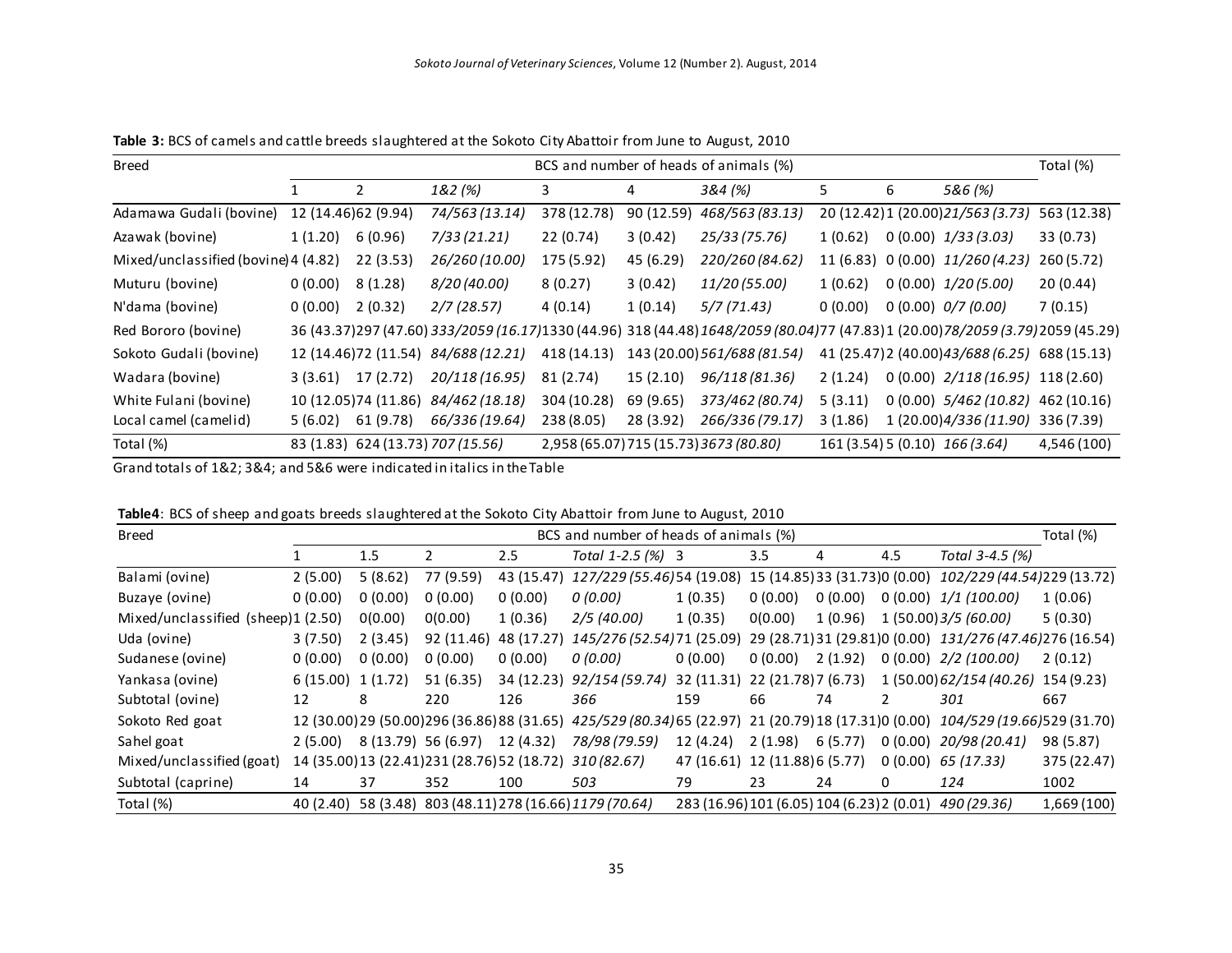|                               | City Addition from June to August, 2010 |             |           |                |             |                  |
|-------------------------------|-----------------------------------------|-------------|-----------|----------------|-------------|------------------|
| Variable                      | Level (number)                          | Coefficient | <b>SE</b> | Z              | $P$ – value | 95%CI            |
| Month                         | July                                    |             |           |                |             |                  |
|                               | August                                  | 0.28        |           | 0.33 0.84      | 0.402       | $-0.37;0.93$     |
|                               | June                                    | 1.68        |           | 0.16 10.65     | < 0.001     | 1.37; 1.99       |
| <b>Breed</b>                  | Sokoto Gudali (688)                     |             |           |                |             |                  |
|                               | Adamawa Gudali (563)                    | $-0.68$     |           | $0.24 - 2.67$  | 0.008       | $-1.11; -0.17$   |
|                               | Azawak (33)                             | $-0.53$     |           | $0.81 - 0.64$  | 0.521       | $-2.11; 1.07$    |
|                               | Mixed/unclassified (260)                | 0.79        |           | 0.35 2.01      | 0.044       | 0.02; 1.37       |
|                               | Muturu ((20)                            | $-0.67$     |           | $0.69 - 0.95$  | 0.343       | $-2.02; 0.70$    |
|                               | $N'$ dama $(7)$                         | $-0.79$     |           | $1.24 -0.61$   | 0.543       | $-3.18; 1.68$    |
|                               | Red Bororo (2059)                       | $-0.23$     |           | $0.17 - 1.10$  | 0.273       | $-0.53; 0.15$    |
|                               | Wadara (118)                            | $-0.20$     |           | $0.43 - 2.29$  | 0.022       | $-1.83; -0.14$   |
|                               | White Fulani (462)                      | $-0.65$     |           | $0.26 -2.44$   | 0.015       | $-1.13; -0.12$   |
| Sex                           | Male                                    |             |           |                |             |                  |
|                               | Female                                  | $-0.46$     |           | $0.14 - 3.25$  | 0.001       | $-0.73; -0.18$   |
| Animal condition Optimum/good |                                         |             |           |                |             |                  |
|                               | Borderline/moderate                     | -9.48       |           | $0.60 - 15.9$  | < 0.001     | $-10.65; -8.32$  |
|                               | Thin                                    | $-20.95$    |           | $0.97 - 21.59$ | < 0.001     | $-22.85: -19.05$ |

**Table5**: Final multivariable ordered logistic regression model for the BCS outcome measure and its relationship with the explanatory variables for bovine species as detected by inspection of slaughtered animals at the Sokoto City Abattoir from June to August, 2010



**Figure 1:** Number of animal species slaughtered daily at the Sokoto City Abattoir, June to August, 2010



**Figure 2:** Number of caprine and ovine species slaughtered daily at the Sokoto City Abattoir, June to August, 2010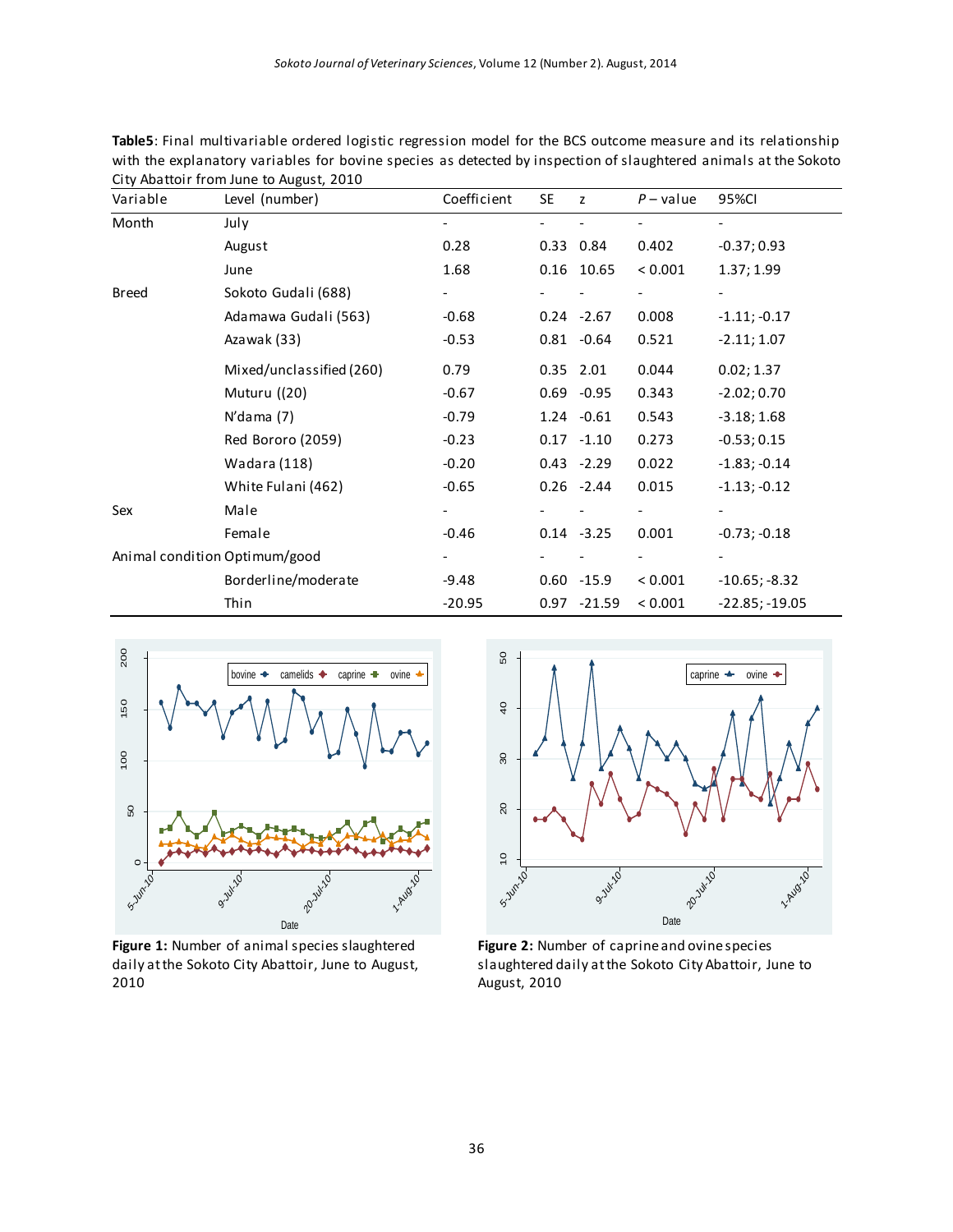

**Figure 3:** Distribution of BCS by breed of sheep and goats slaughtered at the Sokoto City Abattoir, June to August, 2010

# **Discussion**

That more cattle are slaughtered than other animals may be a reflection of the large population of cattle in Sokoto, numerous markets for cattle, and the preference of the consumers to eat beef more than the meat of other species of food animals. Tewe (1997), had earlier reported that cattle are the most predominant and highly valued livestock in Nigeria and beef account for more than 50% of Nigeria's total meat supply (Haruna & Murtala, 2005). Previous study by Mohammed (2000) has also confirmed that over 80% of camels in the northwestern region of Nigeria are mainly used by the farmers for draught and transport purposes and only go for slaughter when they are incapacitated by old age or diseases. Similarly, camels are rated as the least preferred meat source by both the butchers and consumers and these explains its low frequency in the survey (Mohammed, 2000).

The wide disparities in the numbers of different breeds of cattle slaughtered in this study may be associated with the predominance of cattle breed in the study area. Although, the Sokoto Gudali and the White Fulani cattle breeds are the two predominant breeds in the state (Blench, 1999) and farmers prefer to rear them for breeding and dairying purposes, the Red Bororo breed are also readily available in the regional cattle markets due to unhindered transborder cattle movement along the Niger Republic borders.

A significant variation also exists in the BCS among the cattle and sheep slaughtered (Tables 2-4), and most of the large ruminants (80.80%) were in moderate body conditions. It should be understood that the survey was conducted during the end of dry season into the beginning to middle of rainy season (June – August), a period when these animals that have lost significant body reserves and are just recovering and improving body conditions. Management practices for ruminants in Nigeria often involve the movement of these herds/stocks in search of feed resources. The gains in weights and BCS made when the feed resources are freely available towards the end of rainy seasons are often lost during the period of scarce feed resources and animal movements which are also associated with stress and diseases (Shittu *et al.,* 2008). It will be necessary to modify current management practices to optimise the gains in these animals; for example, feed resources may be harvested and processed during the period of abundance and use to supplement the animal feed in period of scarcity. In addition, the genetic potentials of the breeds of cattle (Sokoto Gudali and Red Bororo) and sheep (Balami and Uda) that appeared to adapt better to the Nigerian tropical environment should be further explored to maximise them for increased production. Payne (1990), Tawah & Rege, (1999) and Taiwo *et al.* (2010) had previously reported on the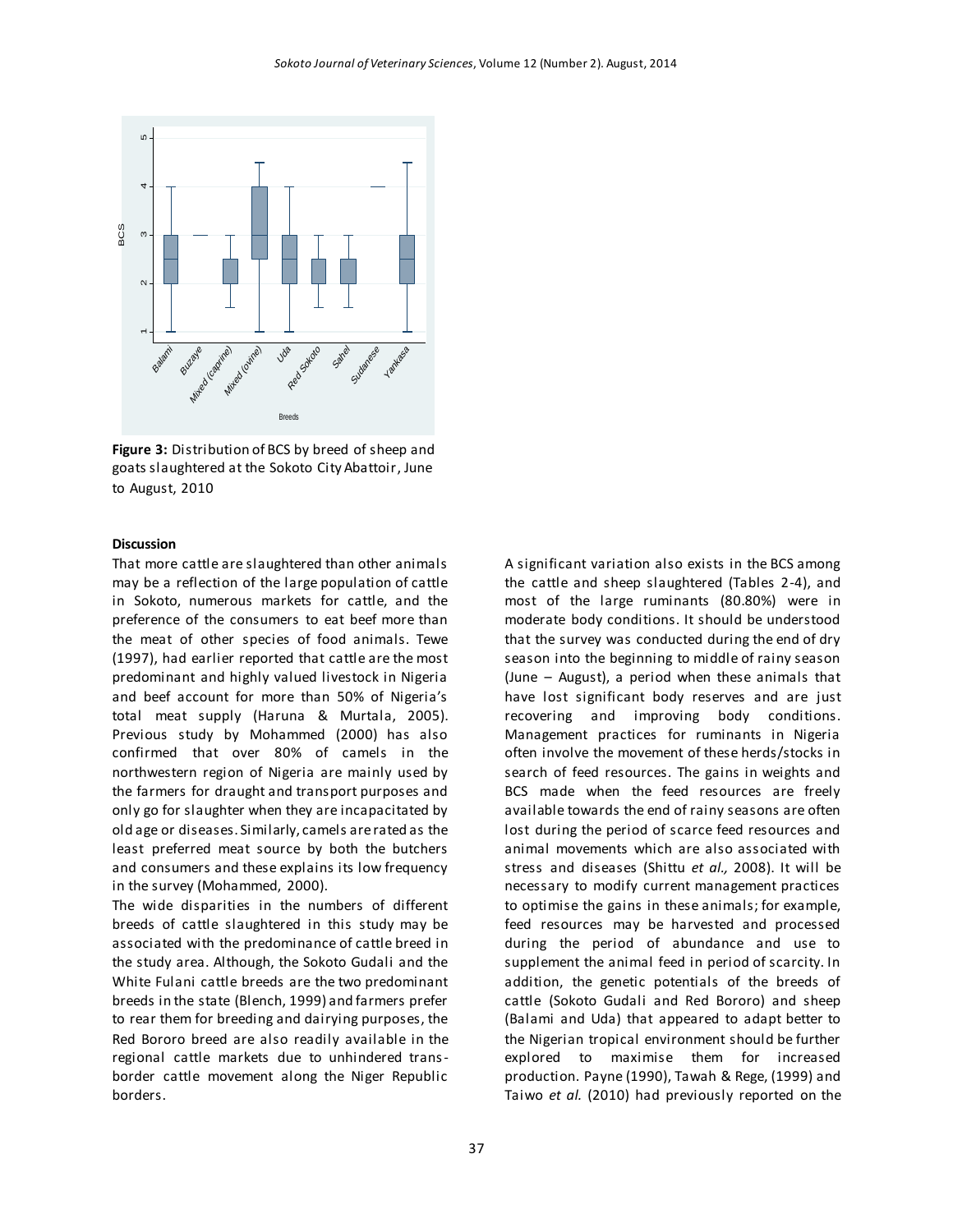advantages of Sokoto Gudali over certain other breeds.

For the small ruminants (sheep and goats), the large majority (70.64%) were in body condition scores of ≤2.5 and a large proportion (60.04%) of these percentage were goats. Apart from the factors associated with low BCS stated above, some of these animals are brought for slaughter severely diseased or stressed (including the transport stress), or were rarely fattened before presentation at the abattoir. Lamy *et al*., (2012) had pointed out the demerits of such conditions and the associated loss of incomes in earlier report.

We observed a very low frequency in the highest BCS category (6 for cattle and camel and 4.5 for sheep and goats, Table 2 & 3). It should be noted that in Nigeria, farmers rarely sell their healthiest and best built animals, unless under severe circumstances and dire needs (Wosu & Dibua, 1992; Alabi, 1993; Addass *et al.,* 2010). The Sokoto Red goats, the most dominant breed in Sokoto area, were the most slaughtered of the small ruminant species and this agreed with the findings of Okoli *et al.* (2001). It is possible that the ready availability and affordability compared to sheep may be responsible for this observation. Previous study by Mohammed (2000) has also concluded that restaurants operators prefer to buy goat meat due to its preference by customers. It is however important to know that the pattern of slaughter may change during the festivities (especially the Muslim festivals) when rams are the preferred species for slaughter. These may also partially explain why the frequency of rams and sheep are low in this study.

A very significant variation in the BCS was observed among the different breeds of goats and sheep (P<0.001), with goats having the higher percentage of animals with poor BCS, 722/1002 (72.10%) than sheep, 186/667 (27.90%). This significant variation may not be unconnected with the fact that while goats are mostly managed extensively with minimal daily feed allowances and supplementation by scavenging for poor quality food, sheep are often raised semi-intensively or intensively fattened before selling usually during the Ramadan Muslim festival (Wosu & Dibua, 1992; Alabi, 1993; Addass*et al.,* 2010). In addition, due to the physiological body conformation, healthy goats are expected to be in a

BCS range of 2 to 3.5 while sheep may fall within the higher scores (Detweiler *et al.*, 2008; Yami & Merkel, 2009).

Similarly, a significant variation exists in the BCS recorded between the sexes in camels and cattle (P<0.001) with females having a higher proportion of the animals in poor BCS, 569(80.48%), while males have the higher number with better BCS, 138 (19.52%). This variation may be due to the fact that male animals may have more body reserves since they may only be used for breeding and sometimes draught while the female animals are involved for pregnancy and milk production in addition to the other uses mentioned above. The female animals are also sold only when they become very old, less productive or incapacitated with diseases while the male are sold in their prime.

Our study has certain limitations; it focused on only one regional abattoir within the northwest region of Nigeria, a more spread national study may present a different view. In addition, the health status or presence of infection or abnormality among the slaughtered animals was not correlated with the BCS but we are aware that this may bias the BCS in the different animals. The duration of the study was small and does not cover the different periods of the year. It will be necessary to do an all-year round study to evaluate the patterns of slaughter and predict/plan for the future use of the abattoir. Finally, there were some resistance and lack of cooperation by the butchers and abattoir workers, and as such, it was difficult to have an accurate and detailed annual slaughter statistics from the Sokoto City Abattoir from which a good retrospective data may have been compared to the current study. However, findings from this pilot study may serve as a basis for a more comprehensive evaluation of the abattoir slaughters in Nigeria.

Finally, we recommend that certain fixed criteria should be set for the slaughter of animals within Sokoto Abattoir and by refection other Nigerian abattoir and more comprehensive data recording system for slaughter should be implemented to ensure that production animals are slaughtered at appropriate body condition for optimum productivity, while excellent slaughter statistics and research data are generated at the Nigerian abattoirs.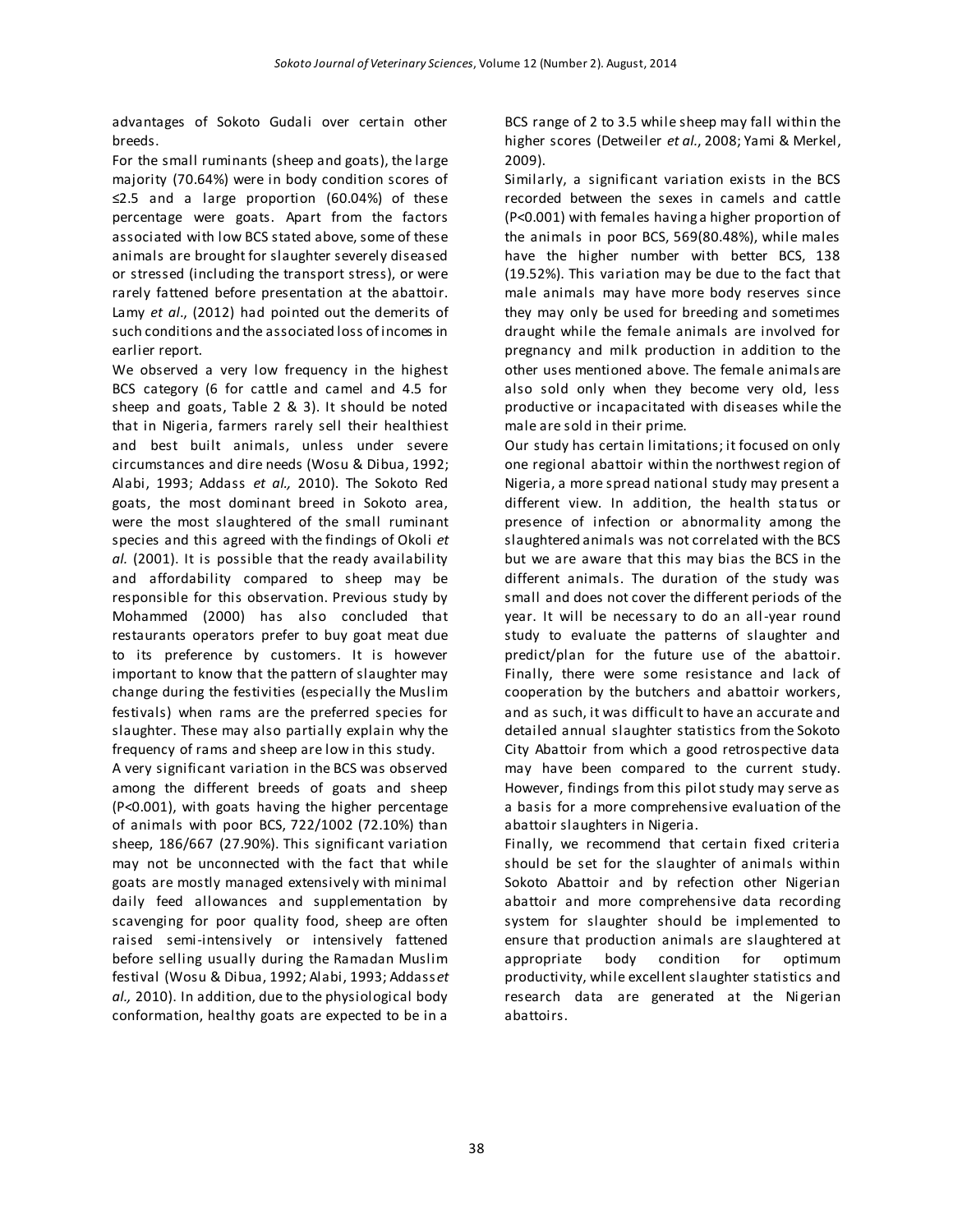# **References**

- Addass PA, Midau A, Milka M & Tizhe MA (2010). Assessment of Abattoir Foetal Wastage of Cattle, Sheep and Goat in Mubi Main Abattoir Adamawa State, Nigeria. *World Journal of Agricultural Sci*ence, **6**(2):132- 137.
- Alabi A (1993). Ante-mortem and post-mortem Inspection of Food Animals. *Paper presented at a Workshop on Meat Inspection held at the College of Agriculture and Animal Science.* Mando Road, Kaduna, Nigeria, Pp 23-30.
- Apple JK, Davis JC & Stephenson J (2010). Influence of Body Condition Score on By-Product Yield and Value from Cull Beef Cows. *Journal of Animal Science,* **77**(10):2670–2679.
- Blench RM (1997). Neglected Species, Livelihoods and Biodiversity in Difficult Areas: How Should the Public Sector Respond? *Natural Resource Perspective Paper 23.* London: Overseas Development Institute.
- Blench RM (1999). Traditional Livestock Breeds: Geographical Distribution and Dynamics in Relation to the Ecology of West Africa. *Working Paper 122.* London: Overseas Development Institute.
- de Souza AG, de Souza JC, de Andrade IF, de Freitas RTF &Cirillo MA (2008). Characterisation of Cattle Slaughtered at the Public Abattoir in Lavras-MG. Ciênc. *Agrotec., Lavras*. **32**(1):251-257.
- Detweiler G, Gipson T, Merkel RC, Goetsch A &Sahlu T (2008). Body Condition Scores in Goats. Goat Field Day, Langston University, Langston, Pp 127-133.
- Dohoo IR, Martin SW & Stryhn H (2009). Veterinary Epidemiologic Research. VER Inc., Charlottetown, Prince Edward Island, Canada, Pp 136-150.
- Eversole DE, Browne MF, Hall JB & Dietz RE (2009). Body condition scoring for beef cows. *Publication 400-791*, *Virginia Cooperative Extension, Virginia Polytechnic and State University.* [http://pubs.ext.vt.edu/400/400-](http://pubs.ext.vt.edu/400/400-795/400-795.html) [795/400-795.html,](http://pubs.ext.vt.edu/400/400-795/400-795.html) retrieved 2012-04-21.
- Faye B, Bengoumi M, Cleradin A, Tabarani A & Chilliard Y (2001). Body Condition Score in Dromedary Camel: A Tool for Management of Reproduction. *Emirate Journal of Agricultural Science*, **13**:1-6.
- Haruna U & Murtala N (2005). Commodity Chain Analysis of Cattle Marketing in Nigeria; A

Case Study of K.R.I.P Area Kano State. *A Report Submitted to ADENI Project/NAERLS,* Zaria, Pp 13-14.

- Lamy E, van Harten S, Sales-Baptista E, Mendes Guerra MM & de Almeida AM (2012). Factors Influencing Livestock Productivity. Ch 2, pp 19-51. *In: Environmental Stress and Amelioration in Livestock Production. Sejian V, Naqvi SMK, Ezeji T, Lakritz J & Lal R, editors),* [http://www.springer.com/978-3-](http://www.springer.com/978-3-642-29204-0) [642-29204-0,](http://www.springer.com/978-3-642-29204-0) retrieved 2014-04-19.
- Mamman AB (2005). Transport aspects of livestock marketing at the Achida and Sokoto Kara markets.

http://community.dur.ac.uk/nigerian.marke ting/A.B.%20Mamman%20-

%20Transport%20Aspects%20of%20Livesto ck%20Marketing%20at%20the%20Achida% 20and%20Sokoto%20Kara%20Markets.pdf, retrieved 2014-04-19.

- Mohammed I (2000). Study of the Dromedary in the Smallholder Crop-livestock Production Systems in Northwestern Nigeria. Cuvillier Verlag, Göttingen, Pp 228.
- Neary M & Yager A (2002). Body Condition Scoring in Farm Animals. *Purdue Extension Service. Purdue University* AS-550-W. [http://www.ces.purdue.edu/extmedia,](http://www.ces.purdue.edu/extmedia)  retrieved 2013-11-07.
- Payne WJA (1990). An Introduction to Animal Husbandry in the Tropics. $(4<sup>tn</sup>$ edition).*Tropical Agricultural Series. Longman Group Ltd, New York (USA).*Pp 881.
- Shittu A, Junaidu AU, Chafe UM, Magaji AA, Faleke OO, Salihu MD, Jibril A & Mahmud MA (2008). A Survey on Current Milk Production and Pricing in Sokoto State, Nigeria. *Sokoto Journal of Veterinary Sciences,* **7**(1):53-58.
- Sokoto BA (2001). The Study of Local Geography for Nigerian Secondary Schools  $(1<sup>st</sup>$  edition). *Ministry of Education, Sokoto*, Pp 104-110.
- Taiwo BBA, Olaniran ODD & Aluko FA (2010). Breed and Environmental Factors Affecting Body Measurements of Beef Cattle in Yewa, Nigeria. *Agriculture Journal,* **5**(3):211-214.
- Tawah CL & Rege JEO (1999).The State of African Cattle Genetic Resources II. *Geographical Distribution, Characteristics and Uses of Present-day Breeds and Strains. Animal Genetic Resources Information (FAO),* **26**:1- 25.